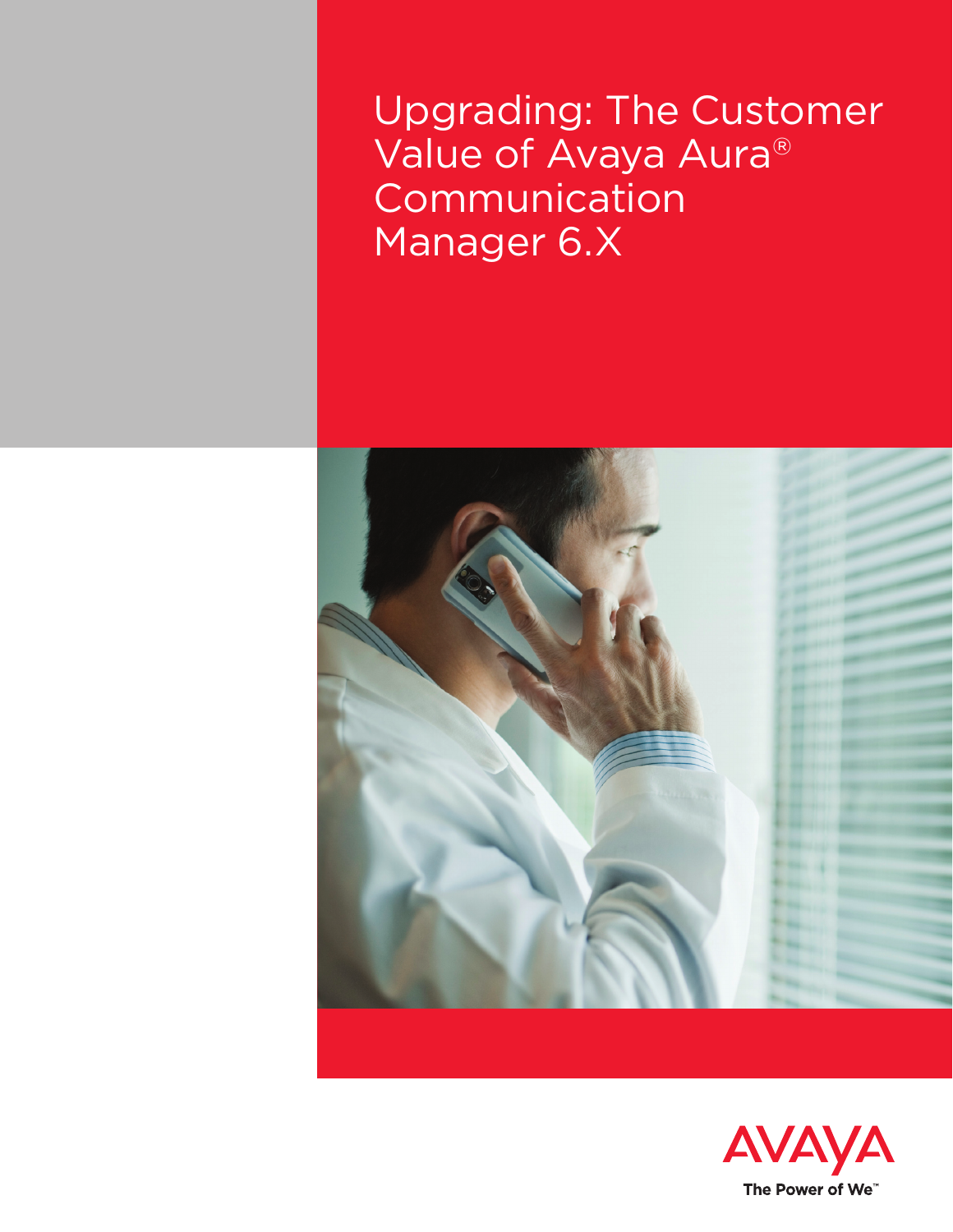# TABLE OF CONTENTS

| <b>Introduction</b>                                                                  | 2 |
|--------------------------------------------------------------------------------------|---|
| The Value of Upgrading                                                               | 3 |
| The New Capabilities of Avaya Aura 6.2 including<br><b>Communication Manager 6.2</b> | 5 |
| The New Capabilities of Avaya Aura 6.1<br>including Communication Manager 6.0.1      | 6 |
| New Capabilities of Avaya Aura 6.0 including<br><b>Communication Manager 6.0</b>     |   |
| Avaya Upgrade Advantage                                                              | 8 |
| Conclusion                                                                           | 8 |

## Introduction

Avaya is the global market leader in enterprise communications solutions, achieving #1 market share in Unified Communications<sup>1</sup>, Contact Centers2, Interactive Voice Response3 , Messaging4, Audio Conferencing<sup>5</sup>, and Fixed Mobile Convergence<sup>6</sup>. This is echoed by Gartner, who position Avaya as a leader in their Unified Communications, Corporate Telephony and Contact Center Magic Quadrants7 . Avaya's "people first" approach means individuals, not technology, define the collaboration experience. Our singular focus on creating the most collaborative, barrier-free business environments helps our customers drive faster business results.

Avaya Aura® is the key enabling architecture that creates this barrierfree business environment and is the flagship communications solution for next generation, people-centric collaboration. Avaya Aura is based on a revolutionary Session Initiation Protocol (SIP) architecture that makes it possible to unify media, networks, devices, applications and presence across a common infrastructure.

Avaya Aura® Communication Manager is a fundamental component of this architecture and is the open, highly-reliable and extensible IP Telephony foundation on which Avaya delivers Unified Communications solutions and collaborative applications to enterprises around the globe. Communication Manager offers rich voice and video capabilities and provides a resilient, distributed network of gateways and analog, digital and IP-based communication devices. In addition, it boasts robust communications features, high reliability and scalability, and multiprotocol support. It includes advanced mobility features, built-in conference calling and contact center applications, and E911 capabilities. Communication Manager effectively scales from fewer than 100 users to as many as 36,000 users on a single system and to over one million users on a single network.

There is no better testament to Avaya's capabilities than a review of our customers who include:

- The Global Top 10 Hotel Groups
- The Global Top 20 Airlines
- Every Fortune 100 Manufacturing Company
- 70% of the world's largest Banks
- More than 5,500 Healthcare Institutions
- More than 5,000 Educational Institutions
- Over 16,000 Retail sites
- Government Agencies in over 25 countries

Avaya's focus on outcome-driven innovation drives our customers' business results by delivering forward-thinking and highly relevant

- 
- 1 Worldwide: Dell'Oro Group, Enterprise Telephony Report, 4Q10, February, 2011<br><sup>2</sup> Worldwide: Gartner, Inc, Market Share, Contact Centers Worldwide, 2010, D. Kraus, April, 2011
- <sup>3</sup> Worldwide: Canalys, Worldwide Contact Centre Market and Forecasts, August, 2010

<sup>4</sup> Worldwide, U.S., Canada, APAC, CALA: T3i Group, InfoTrack for Converged Applications, Full Year 2010,

<sup>5</sup> Worldwide: MZA, Ltd., The Unified Communications Applications Market, World Edition, June, 2010

<sup>6</sup> Worldwide: Frost & Sullivan, World Enterprise Premises-Based FMC So "Watchlist: Continuing

<sup>7</sup> Gartner, Inc., Magic Quadrant for Unified Communications, B. Elliot, S. Blood, July 28, 2010. Gartner Magic Quadrant for Contact Center Infrastructure, Worldwide, Drew Kraus et al, February, 2010. Gartner, Inc., Magic Quadrant for Corporate Telephony, S. Blood, J. Lassman, G. Johnson, August 3, 2010.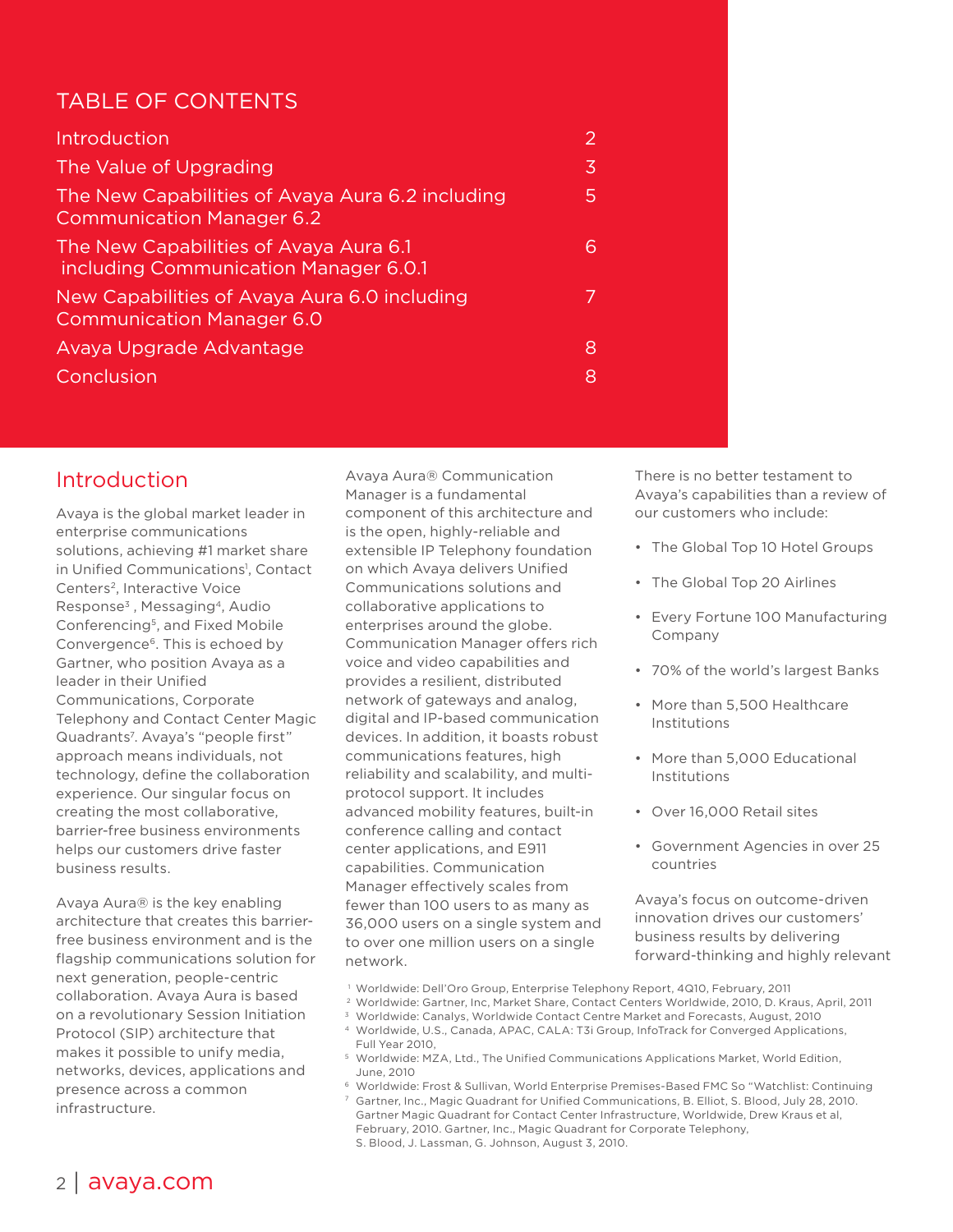<span id="page-2-0"></span>collaboration solutions that support competitive agility, better decisions and faster business results. The innovations created in the latest releases of Communication Manager typify this outcome-driven innovation and are the subject of this whitepaper.

## The Value of Upgrading

Because they are highly satisfied with features and functionality of their existing Avaya solutions, some companies fail to take advantage of benefits enabled by the latest releases of Communication Manager software, such as the opportunity to create new business value from existing investments.

Release 6.0, 6.0.1 and 6.2 provide new customer-requested enhancements and significantly grow the scale and flexibility of Communication Manager. While many new capabilities have been added in these releases, businesses often find that a single new feature or application can deliver the results required to support their business case for the upgrade investment.

In a business climate characterized by globalization, volatile markets and distributed workforces, collaboration has become an increasingly critical element of competitive success and one of the most important benefits of upgrading. Although automation can streamline repeatable and predictable business processes, by 2015, 40 percent of many organizations' work will be "nonroutine," up from 25 percent in 2010. Non-routine work requires more collaboration as knowledge workers (internal employees, external partners, customers) work together to bring new products and services to market and to solve challenges that arise along the way<sup>8</sup>.

Additionally, an increasingly scattered and mobile workforce is driving enterprises to seek more efficient ways for their mobile workers to share information and make better, real-time decisions. Ninety percent of employees already spend at least some time working off-site<sup>9</sup> and their numbers are expected to reach 1.2 billion by 2013 — a figure representing one-third of the world's workforce.<sup>10</sup>

These realities have permeated the business world and enterprise leaders are excited about the potential benefits of collaboration technologies. Research<sup>10</sup> shows that:

- More than 80 percent of executives believe enterprise wide collaboration is key to success.
- Thirty percent feel that communications and collaboration tools have made it easier to work with others over the past five years.
- Seventy-five percent of companies plan to increase the use of communications and collaboration tools in the next 12 months.

Video, in particular, has emerged as a key enabling collaborative technology. According to an Aberdeen Group study published in March 2011, "in the past two years, video-conferencing and video-driven collaboration have quickly transformed from niche and specialized applications to mainstream tools used throughout the enterprise."<sup>11</sup>

Yet challenges remain. The complexity of today's heterogeneous IT environments and networks can hinder timely, cost-effective implementation of collaboration tools and applications that are designed to improve productivity,

domains. <sup>8</sup> "Watchlist: Continuing Changes in the Nature of Work, 2010-2020," Gartner, August 2010, http://www.gartner.com/it/page.jsp?id=1416513

- <sup>9</sup> "How We Work: Communications Trends of Business Professionals," Plantronics, June 2010.
- <sup>10</sup> "Global Survey of Collaboration in the Enterprise," Kelton Research on behalf of Avanade, February 2010.
- <sup>11</sup> From Niche to Mainstream: The Evolution of Video Collaboration. Aberdeen Group, March 2011.

cut costs, and streamline business processes.

This is where Avaya can help. By including Avaya Aura® Session Manager in their upgrade to Communication Manager 6.X, customers can create a core environment that simplifies and expands their opportunity to leverage collaborative applications.

Session Manager provides a SIPbased core communication architecture that builds on a customer's existing equipment and applications. In addition to connecting gateways, service providers, SIP-enabled adjuncts, and SIP and non-SIP telephones, Session Manager connects Avaya Aura Communication Manager as a SIP-only feature server or SIP and non-SIP (Evolution) server. It can also connect to 3rd party PBXs and small key PBX systems within branch offices.

Specifically, Session Manager:

- Normalizes disparate networks and routes SIP sessions across the network
- Integrates with third-party equipment and endpoints
- Offers centralized management, including user profiles, through System Manager
- Supports SIP survivable branches
- Enables 3rd party E911 emergency call service for up to 100,000 users.
- Supports direct SIP connectivity with Presence Services and makes Avaya one-X® Communicator, Avaya Flare® Experience, and 9600-series phones presence enabled devices.
- Serves as the master control point for Avaya and Polycom video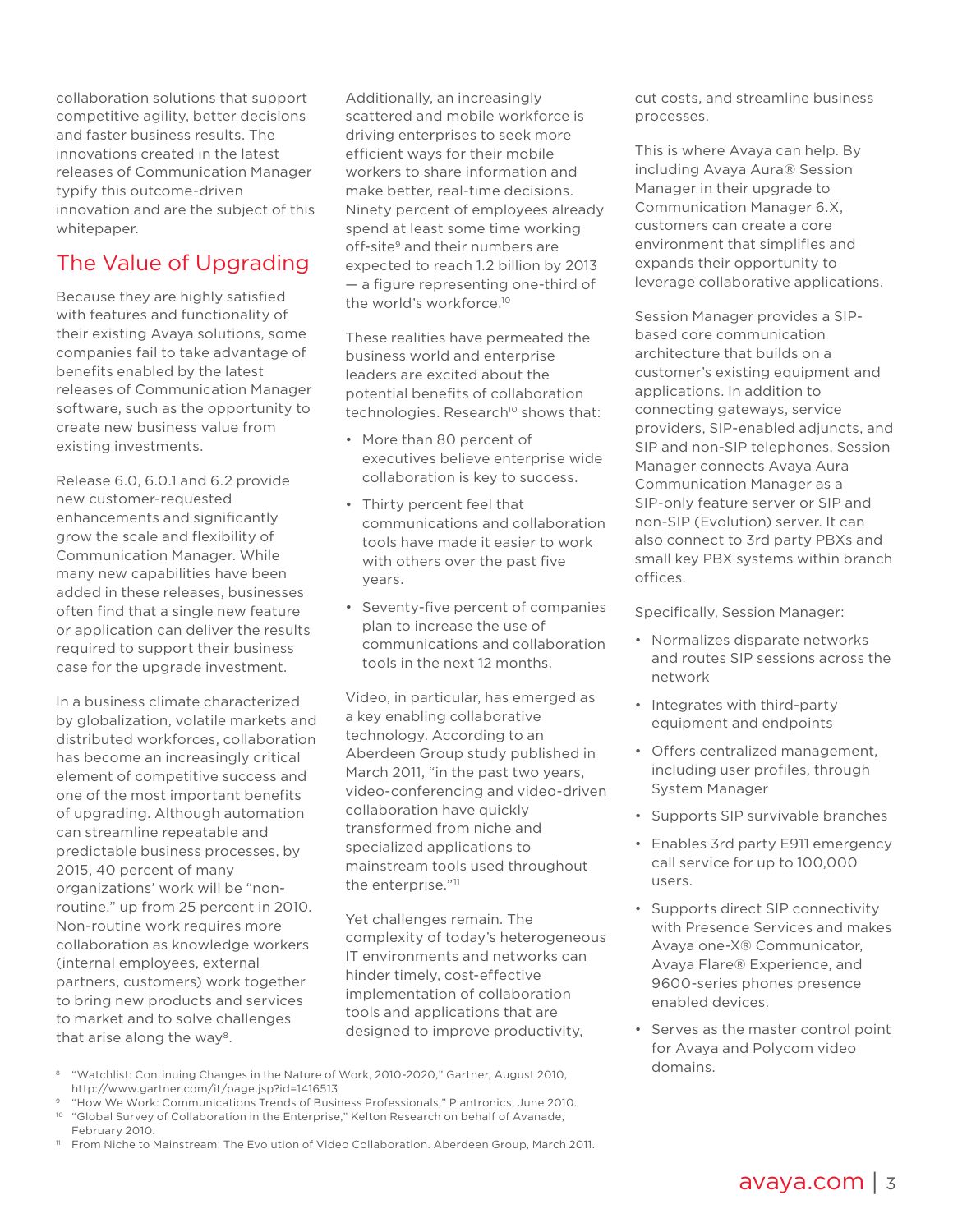- Provides the ability (in conjunction with Communication Manager and Avaya SIP endpoints) to search contacts in the enterprise-wide user database for calling, instant messaging, and presence.
- Maintains common user profiles for each user than can be accessed anywhere in the enterprise. Users moving to SIPbased devices retain their applications and phone number as they travel and reconnect their devices anywhere on the enterprise network.
- From an applications perspective Session Manager enables enterprises to add the following benefits specific to their existing collaborative applications:
- Load balancing Session Manager can balance the call load across multi-server applications like Voice Portal and Modular Messaging to provide highly scalable, flexible, extensible solutions that can remain optimized by adding servers to accommodate increased capacity requirements.
- Fault tolerance Session Manager can route calls around a failed server. For example, in the event of a Modular Messaging server failure, Session Manager will route the next request for voicemail service to the surviving servers, placing the failed server back in service automatically when it is replaced or heals.
- Authentication Session Manager authenticates users before allowing them to access applications. By forcing users to present their credentials to the Session Manager core, Session Manager protects individual applications and simplifies access for authorized users.
- Security Session Manager provides:
	- additional security to applications by preventing direct user access
- denial of service protection to applications
- deep packet inspection and a SIP firewall to isolate applications from threats by malicious users and devices
- Call Admission Control Session Manager enables administrators to prevent applications and users from requesting and using excessive bandwidth, particularly when connecting to branches. campuses, and worldwide locations.
- Video and Voice Convergence Session Manager can monitor and control the resources required by voice and video calls so that they remain optimized for business requirements while allowing them to share a common network.
- Network Fault Avoidance Session Manager routes both Video and Voice communications around faulty network components and links to create resiliency and maximize up time.
- Cost Avoidance Session Manger routes access to applications like voicemail and conferencing to utilize the customer network and avoid toll charges.
- Monitoring Session Manager gives the IT organization tight control over the use of applications by providing real time data on resource utilization and alarms when resources are in high demand. It also provides historical data so that network resources can be monitored and optimized based on business requirements.
- Trouble Shooting Session Manager provides centralized tools that monitor and report on:
	- message traffic and contents
	- network bottlenecks (as illustrated in ladder diagrams) to show how multiple applications are collaborating
- faulty applications
- application quality issues like voice and video artifacts or noise

Ensuring that Avaya's collaborative applications become an integrated part of the customer's overall communications solution, these capabilities differentiate Avaya from competitors who can, for example, provide video solutions but must implement such applications as stand-alone adjuncts to a customer's network instead of the integrated extensions of existing investments that Avaya provides.

In addition to benefits associated with collaborative applications, Session Manager can provide the following immediate cost savings in an enterprise network:

- Centralized routing and dial plan management across Avaya and 3rd party PBXs
- Policy-based routing
- Tail end hop off (TEHO)
- Centralized SIP trunking
- Support for Centralized applications
- Support for Sequenced applications

Finally, customers should note that an upgrade of Communication Manager also includes entitlement to the latest versions of Avaya Aura® Presence Services and Avaya Aura® System Manager. Presence Services 6.1 includes integration with Microsoft OCS and IBM Lotus Sametime and System Manager continues to expand its capabilities including improved navigation, security and scalability to support very large enterprise networks.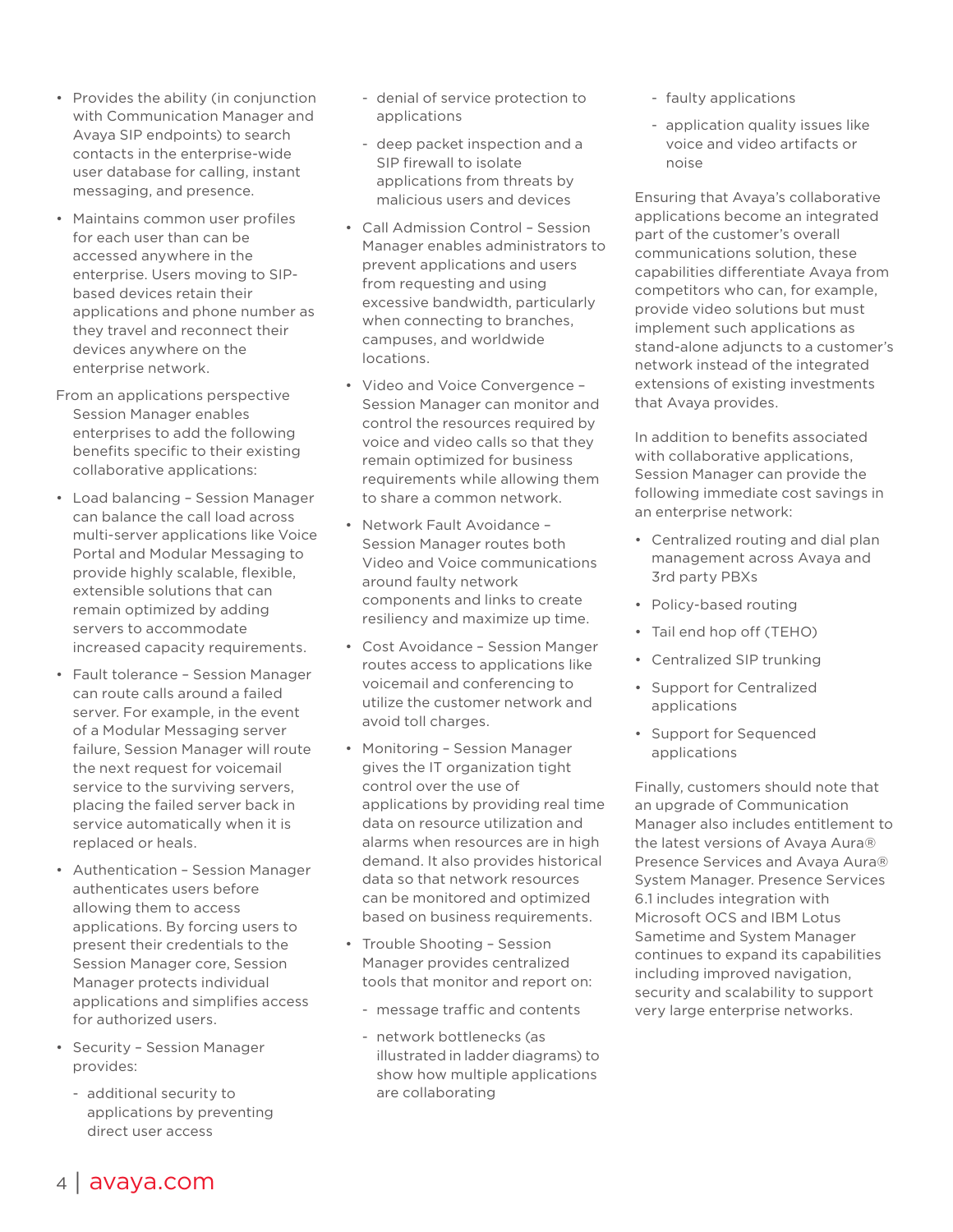# The New Capabilities of Avaya Aura 6.2 including Communication Manager 6.2

### Avaya Aura® Communication Manager 6.2

#### Cisco Endpoint Support

Customers can now use their existing Cisco endpoints with the 6.2 release of Session Manager and Communication Manager. No special administration for Cisco phones is required as Session Manager detects the Cisco phones and applies the adaptations automatically.

#### New SIP Endpoint Features

Avaya Aura 6.2 includes the addition of a number of features on SIP handsets that are currently available on the H.323 Handsets. These include Enhanced Call Forwarding, Enhanced Call Pickup Alerting, Team Button, Group Paging, and Automatic Dial Button Programming.

#### SIP Capacity Increases

Avaya Aura Communication Manager 6.2 deployed as a Feature Server can now support up to 36,000 SIP Endpoints and up to 24,000 SIP Trunks. Please note – configurations that approach maximum capacities should always be engineered with the assistance of Avaya Engineering and that these capacities are not generally applicable to Call Center solutions.

#### Advanced Trunking Flexibility and Features

Communication Manager now provides complete DMTF transparency. This capability is critical for solutions that extend different media types, such as SIP and H.323, across multiple applications in the course of one call. This helps ensure a reliable Dual-tone multi-frequency signaling (DTMF) functionality for applications such as Avaya Modular Messaging, Meeting Exchange, Voice Portal or other customer provided trunk applications.

#### Avaya Aura Contact Center Call Information Enhancements

Communication Manager in support of Avaya Aura Contact Center (AACC) will provide more context for the state of the call via SIP. Call states such as Hold, Transfer or Conference will be provided to AACC enhancing its capabilities for call routing.

### Avaya Aura® Session Manager 6.2

#### Unscreened Automatic number identification (ANI)

Avaya Aura Session Manager will allow any enterprise user to make outgoing calls using any SIP service provider; even if the call is originated from a Direct inward dialing (DID) not provided by the service provider. This capability allows users to maximize the utilization of their trunks when using more than one service provider.

#### Multiple Emergency Numbers

Session Manager 6.2 allows up to 10 emergency numbers to be administered per location. This allows compatibility with countries with more than one emergency number and the integration of the Euro-wide 112 number to be employed along with specific country numbers, and provides adaptation for local regulations.

#### Advanced Session Initiation Protocol (SIP) Application Sequencing

Session Manager now supports sequenced application filtering based on media type. Applications are sequenced based on the type of media requested and any combination of text, voice or video

can be selected for each application in a sequence. Media application sequencing greatly reduces the message traffic needed for sequencing (especially video and text applications), and simplifies application development.

#### H.323 and SIP DTMF Interoperability

Some H.323 (which defines the protocols to provide audio-visual communication sessions on any packet network) and SIP gateways use the non standard "SIP INFO" method to transmit DTMF digits to/ from SIP networks. Avaya Aura 6.2 Communication Manager, Experience Portal, Meeting Exchange, Avaya Aura Conferencing, and Avaya Aura Messaging now support the use of the SIP INFO method to allow H.323 network equipment to use common voicemail,Interactive Voice Response (IVR), and end-end DTMF operations.

#### SIP Connection Preservation

The Avaya Aura SIP solution in release 6.2 can fully reconstruct stable calls that involve SIP trunks or SIP stations connected to endpoints on H.248 media gateways when the Avaya Communication Manager fails over to an administered survivable core or survivable remote or vice versa. This matches the existing 6.0 capability for non-SIP endpoints. Note that survivable SIP trunking is not yet available on the Survivable Remote configurations, but plans are being developed for this feature to be delivered in the near future.

#### SIP Call Preservation

SIP Call Preservation builds on the connection preservation capability to provide the fault tolerant behavior coveted in critical network and contact center environments. For contact centers using Avaya Experience Portal, Interactive Customer Response (ICR), or Communications Manager, calls queued for an agent before a failure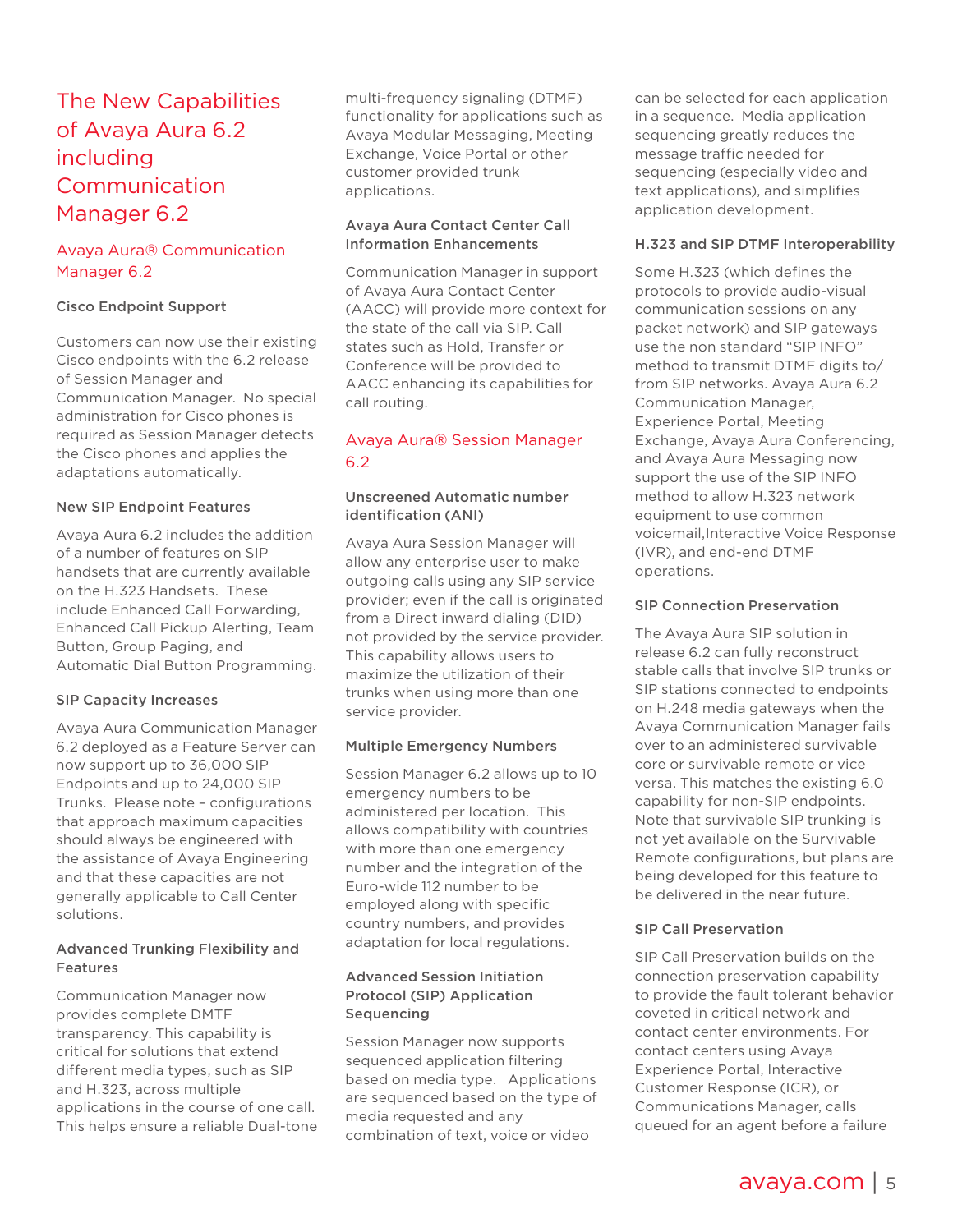<span id="page-5-0"></span>will remain queued and will be offered to agents regardless of a Session Manager or network failure. Access to features like hold / un-hold, transfer, and conference are also supported. The Audiocodes Mediant Gateway 3000 from Avaya, Release 2.0, provides support for this Call Preservation capability.

# The New Capabilities of Avaya Aura 6.1 including Communication Manager 6.0.1

## Avaya Aura® Communication Manager 6.0.1

- Call Detail Record (CDR) Time Zone enhancements that expand the records from Communication Manager branches in different locations to include local time stamps. This permits easier identification of national and international prefixes on the CDR output.
- SIP Trunk Load Balancing enhancements that allow optional administration of multiple signaling groups for a single trunk group on a round-robin basis. Depending on trunk set up, this enables some customers to connect directly to SIP applications such as SIPintegrated Modular Messaging.
- New SIP Features include team button, enhanced call forward, and call pickup alerting.
- Support for passing SIP 3xx Messages that permit SIP phones to access more application features in Meeting Exchange and Presence Services both now and in the near future.
- Attendant Camp-on Busy. When an attendant extends calls to a multi-appearance phone that is busy on a call but has at least one idle call appearance, the extended call can be configured to always

return to the attendant (if no one answers) and the attendant recall timer expires whether or not a coverage path is administered.

- Where traditional synchronization is not available, provides Clock Synchronization over IP for G450 and G430 Branch Gateways.
- Deluxe paging support for branch gateways enabling use of the deluxe paging feature with analog media modules (MM711 and MM714) and port networks (TN747 and TN797).

## Avaya Aura® Session Manager 6.1

- Converged Call Admission Control allows the system administrator to set bandwidth allocations between voice and multimedia traffic with an option for voice to pull bandwidth from unused video allocations when network conditions require. Session Manager can also automatically "downspeed" video calls to the bandwidth available, allowing video calls to complete at lower bandwidths. In such scenarios, other less-capable systems might block or force all existing video and voice calls to degrade.
- SIP Scale and Performance. Session Manager (and Avaya Aura® System Manager) can support up to 10 Session Managers and 100,000 SIP users. Session Manager core servers can process up to 300,000 BHCC, an effective doubling of performance over Session Manager 5.2.1.
- SIP E911. SIP endpoints can report their exact location (down to the exact IP phone jack) for emergency calling. Integration with RedSky E911 Manager™ provides automatic updating of the PSAP public database and the ability to report detailed, desklevel locations for SIP terminals even when SIP terminals or users move locations without administrator intervention.

• Adaptation Module Enhancements support the use of multiple service provider SIP trunking by allowing programmable replacement of the "From" and "To" headers with all the Session Manager adaptation modules to meet strict SIP entity and service provider requirements.

This enables customers to participate in alternate and least cost routing between multiple service providers, supporting the goal of lower total cost of ownership of the Avaya Aura core.

- Enhanced Avaya Communication Server 1000 Integration that allows the Session Manager SIP Adaptation Module to support an increased number of Communication Server 1000 features that interoperate with other SIP entities connected to the Avaya Aura core. These include basic call (incoming/outgoing), hold and un-hold, calling and called name and number display, connected name and number display including when redirected to coverage, call forwarding, call pickup, etc., centralized messaging with Avaya Aura Messaging including MWI, call forward (all, don't answer, busy), transfer, ad hoc conferencing and many others.
- Session Manager can replace the legacy Communication Server 1000 Network Routing Service (NRS) capabilities of the SIP Proxy Server (SPS) and the Network Connect Server (NCS). A Routing Data Conversion Tool (RDCT) is provided to migrate NRSM provisioning data into the Avaya Aura System Manager and is implemented as a web-based tool for easy access.
- Session Manager Security Certificates. Session Manager now allows individual, unique, customer-provided security certificates for each Session Manager. In addition, Session Manager has moved to RHEL 5.5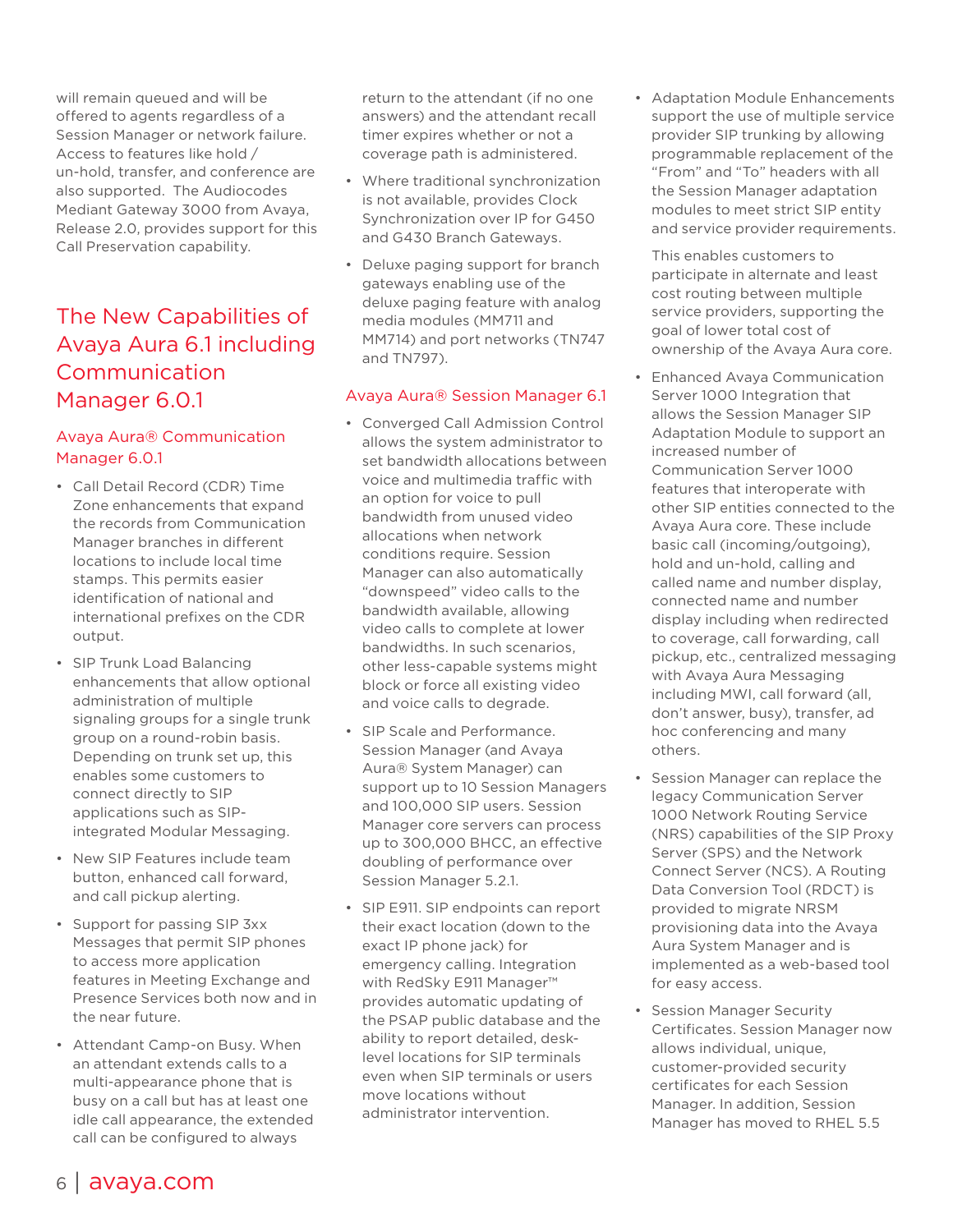<span id="page-6-0"></span>with its increased security capabilities.

## Avaya Aura® System Manager 6.1

- System Manager 6.1 introduces the use of tab based page layout to many of the commonly used interfaces providing logical grouping of functions under tabs so that they can be easily located. In addition, administration performance for Communication Manager and Session Manager on System Manager has been increased and many operations that used to take several seconds are faster with visibly improved response times.
- System Manager 6.1 can now receive standard SNMPv2c and SNMPv3 informs (traps).
- Bulk Export enhancements that allow System Manager to export Session Manager communication profiles, enabling easy administration of large systems using ProVision and other tools.
- System Manager now supports Bi-Directional LDAP Integration with the following Lightweight Directory Access Protocol (LDAP) directories: Active Directory 2003/2008, OpenLDAP 2.4.21, IBM Domino 7.0, Novell eDirectory 8.8, and SunOne Directory/Java System Directory 6.3.
- System Manager enhancements expand Communication Manager endpoint operational and troubleshooting functions to include operational functions like busyout station, release station, and test station and troubleshooting functions like list trace station, list usage extension and status station.
- System Manager 6.1 supports a global search and replaces capability. This enables administrators to make button assignment and station type changes across multiple Communication Managers.
- System Manager 6.1 enables the management of additional Communication Manager objects. This includes, but not limited to, the following:
	- Abbreviated dialing
	- Authorization codes
	- Best Services Routing
	- Call Center Elite Agent data
	- Coverage remote
	- Holiday Table
	- Trunk group
	- X-mobile configuration

# New Capabilities of Avaya Aura® 6.0 including Communication Manager 6.0

## Avaya Aura® Communication Manager 6.0

- Communication Manager can now be configured as an Evolution Server which allows it to support a mixture of SIP and non-SIP terminals (DCP, Analog, H.323). This also allows Avaya Aura Application Enablement Services server connection and control of both SIP and non-SIP terminals and support for implicit application sequencing.
- Communication Manager and Session Manager are now available in the Survivable remote configurations – either Evolution Server or Feature Server.
- Communication Manager 6.0 adds a host of new capabilities to SIP 96XX and one-X® Communicator endpoints: Call Pickup Alerting, one-X® Portal SIP Integration, one-X® Mobile SIP Integration, internal calling party number block, call park/un-park button, SIP stations in hunt groups, thirdparty message waiting indication and transfer to voicemail.
- The maximum number of SIP trunks allowed on a single Communication Manager has been expanded from 7,000 to 24,000 for Communication Manager where up to 12,000 trunks may be in use simultaneously. In the Feature Server configuration 24,000 trunks are configurable, and 24,000 SIP trunks may also be used simultaneously.
- Communication Manager 6.0 supports up to 18,000 IP endpoints consisting of any mix of H.323 or SIP stations. Up to 10,000 agents are supported in a single instance of Communication Manager as well.
- Support for IPv6.
- Communication Manager and Session Manager support the IEEE 802.1AX link aggregation standard for connecting to the L2 IP network. Also referred to as "NIC Bonding", Link Aggregation allows two physical Ethernet NICs on Avaya Common Servers, and Avaya S8800-series servers, to be used for link redundancy to the customer network.
- Communication Manager 6.0 supports use of the G.711 codec for clarity and sharpness when playing music on hold to internal or external callers. Even though normal connections may be administered to use G.729 or other lower quality codecs for bandwidth resource conservation, Communication Manager automatically uses the clearer G.711 codec when music is played for callers on hold. Once hold is released, Communication Manager returns automatically to the lower quality codec.
- Expanded capacity for paging allows customers to administer up to 127 paging group members. The increase from 32 to 127 paging group members has no impact on call flow and call.